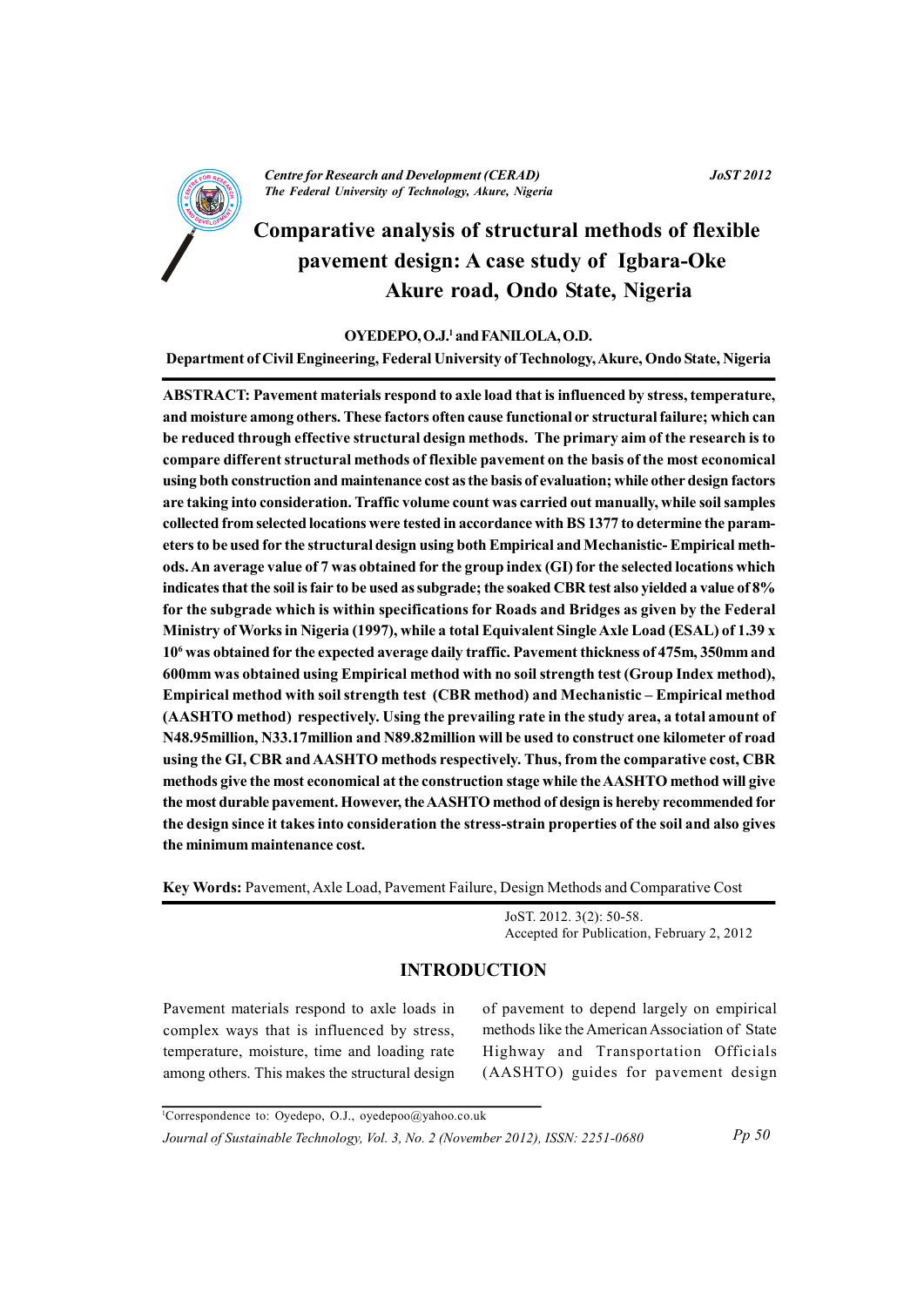(AASHTO, 1993); while several developments over recent decades have offered an opportunity for more rational and rigorous pavement design procedures.

Flexible pavement design is manifested in mechanistic, or mechanistic-empirical (M-E), based design procedures that incorporate the treatment of life-cycle costs and design reliability; however, state-of-the-art practice methods, on the other hand, tend to rely more on empirical correlations with past performance, index-value-based characterizations of material properties [layer coefficient, R-value, California bearing ratio (CBR), etc.], and engineering judgment for design strategy selection. The mechanistic design procedures refer to those methods that incorporate models based on fundamental engineering mechanics to evaluate the state of stress in a pavement and predict response, behavior, and performance. On the other hand, empirical design approach is one that is based solely on the results of experiments or experience; some of them are either based on physical properties or strength parameters of the soil subgrade. An empirical analysis of flexible pavement design can be done with or without soil strength test. An example of design without soil strength test is by using Highway Research Board (HRB) soil classification system, in which soils are grouped from A-1 to A-7 and a group index is added to differentiate soils within each group. Examples with soil strength test use are McLeod, Stabilometer, California Bearing Ratio (CBR) test.

Mechanistic-empirical (M-E) methods represent one step forward from empirical methods; the induced state of stress and strain in a pavement structure due to traffic loading and environmental conditions is predicted using theory of mechanics. Mechanistic-Empirical (AASHTO) models link these structural responses to distress predictions. Thus, the primary aim of this research is to compare varying structural methods of flexible pavement design discuss above for the study location on the basis of which is the most economical in terms of construction cost, strengthening and maintenance cost and durability.

Several approaches have been proposed to assist in selecting a pavement type that would best suitable for an area; while the choice of the type of road pavement was mostly made on an improvised basis. Also some typical designs were worked out for both rigid and flexible pavement based on standard practice and comparative cost studies; while considering the comparative costs, initial construction costs, strengthening and maintenance costs and cost of vehicle operation as key elements.

In 1985, an economic study conducted on South Africa recommended pavement types for heavy traffic of up to 75 million Equivalent Single Axle Loads (ESALs). The study concluded that the general policy followed by the National Transport Commission of specifying that 20 percent of the heavy-duty pavements should be concrete on top of cement stabilized sub-base, and 20 percent should be asphalt surfacing on top of a bituminous base and a cement stabilized sub-base. The remainder may be of asphalt surfacing on top of a crushed-stone base and a cement stabilized sub-base, the conclusions were based on a present worth of cost comparisons. The study considered 30 years for the analysis period while factors considered in the economic analysis for comparison of the pavement type included initial construction cost, the expected maintenance costs, road-user delay costs, and the expected salvage value at the end of the analysis period.

Pittman 1996 stated that the U.S. Army Corps of Engineers' thickness design procedures for rigid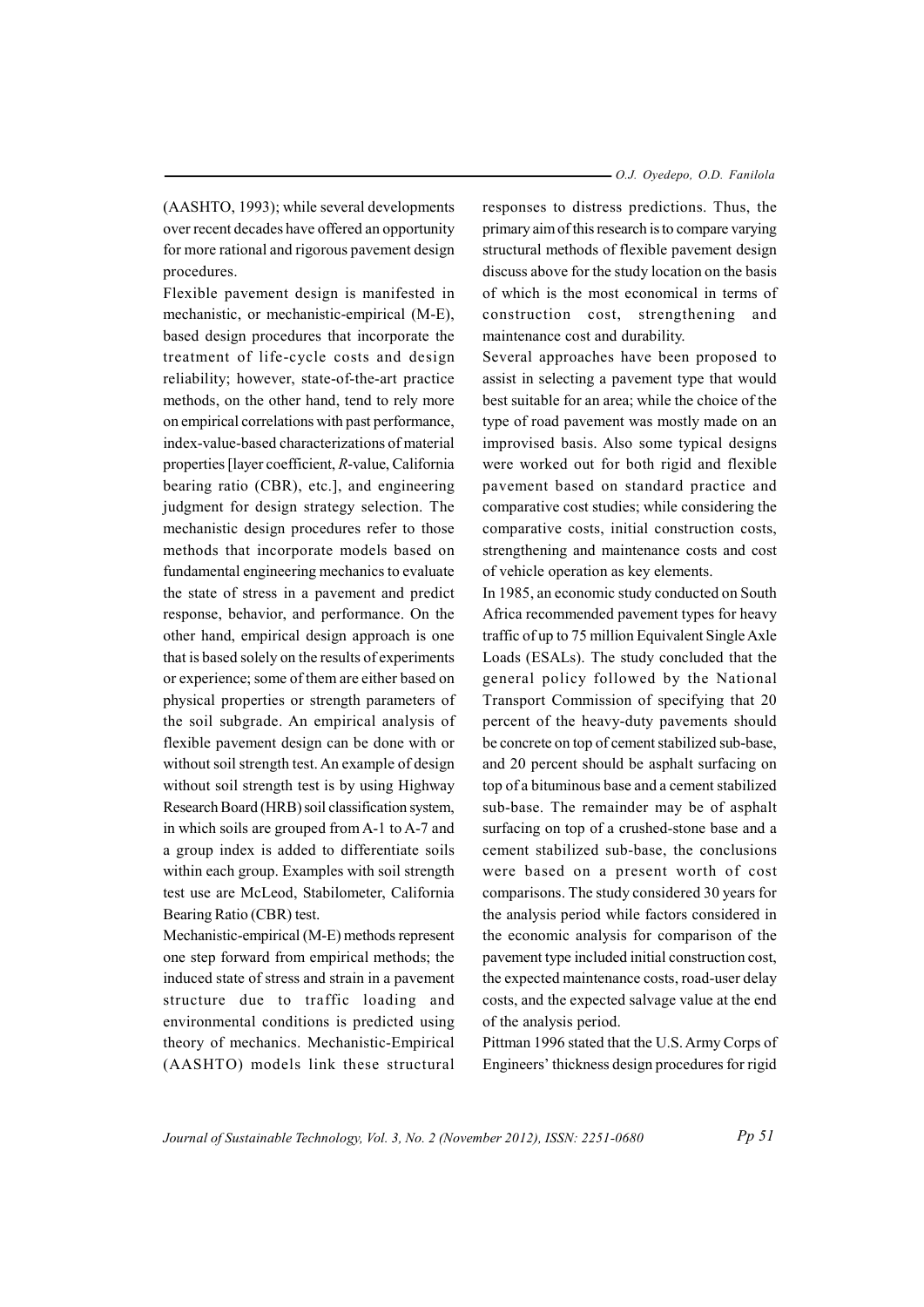and flexible pavements were deterministic in nature. The pavement design methods use only one value, typically the mean value, for each of the design parameters and essentially ignore the inherent variability of the design parameters

during the design process; while design parameters, such as the California Bearing Ratio (CBR) of the subgrade in flexible pavement design was taken into consideration.

### **DESCRIPTION OF THESTUDY AREA**

The fourteen kilometer Akure - Igbara Oke road was constructed in the year 1969 along with some other roads in the state, such as Ondo -Ore, Ifon – Okitipupa road by the then Western region. It links the South-Western States to both the South-East and Northern Nigeria. The overall payement thickness was estimated to be 360mm with 150mm laterite base, 150mm laterite sub base, 30mm binder course and 30mm asphalt wearing course. The Federal Ministry of Works and Transport took over the control of the road in the year 1976 due to the new transport policy to enhance proper maintenance. Since then, various rehabilitation works has been carried out on the road, the recent one was undertaken

by the Federal Road Maintenance Agency (FERMA).

The road shown in Figure 1 below was designed to sustain light traffic in the late  $60$ 's to  $70$ 's, with the creation of Ondo state in 1976 having its capital in Akure, and increase in urban migration has led to increase in the movement of vehicles from different part of the state to Akure, and this has caused a tremendous increase in traffic volume on this road. Though, its lifespan is exceeded non-provision of asphalt overlay has stressed the existing pavement which led to both functional and structural failure on some sections of the road network.



Figure 1: Administrative Map of Ondo State Showing Igbara-Oke/Akure Road Source: Ifedore Local Government Area (2010)

Journal of Sustainable Technology, Vol. 3, No. 2 (November 2012), ISSN: 2251-0680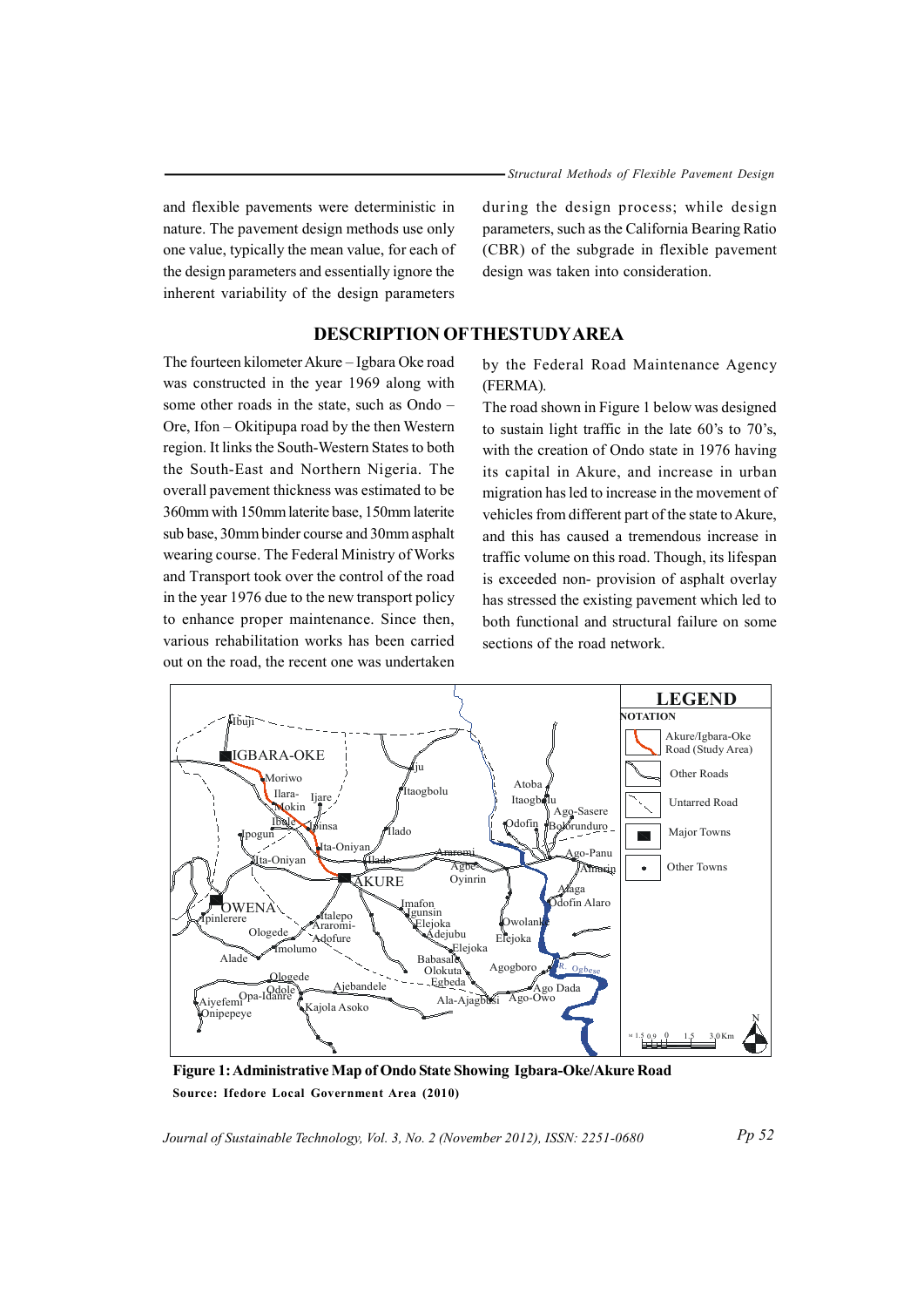### **MATERIALS AND METHODS**

The reconnaissance survey of the study area was conducted while the traffic volume count was done manually. However, disturbed soil samples were taken at three different locations for laboratory tests according to BS 1377 and

the Nigerian general specification for Roads and Bridges (1997) to evaluate soil parameters such as Atterberg limit, California Bearing Ratio, Soil classification and Resilient modulus among others.

### **DATA ANALYSIS AND RESULTS**

From the CBR test carried out a lowest value of 8% was chosen to be used for designing as this gives the most critical condition the soil can ever be subjected to. Table 1 below shows the report of the in situ soil test conducted on the selected locations.

#### **Pavement Design**

The following methods of structural methods of pavement design were used:

### **Group Index Method of Pavement Design**

The group index of the soil samples are evaluated using equation 4.1 below while the summary of the values for the locations are given in table 4.7

G. I =  $0.2a + 0.005ac + 0.01bd$  $41$ Where:

 $a =$  that portion of the percentage passing the 75 µm sieve greater than 35 and not exceeding 75 and expressed as a whole from the 0 - 40

 $b =$  that portion of the percentage passing the 75 µm sieve greater than 15 and not greater than 55 expressed as a whole number from  $0 - 40$ 

 $c =$  that portion of the numerical LL greater than 40 and not exceeding 60 and expressed as a positive whole number from  $0 - 20$ 

 $d =$  that portion of the numerical PI greater than 10 and not exceeding 30 and expressed as a positive whole number from  $0 - 20$ 

#### **For Sample 1**

G.I(1)= $0.2x20 + 0.005x20x5 + 0.01x40x5 = 6.5$ say 7.0

Similarly, the Group Index for other soil samples was calculated in the same manner and the summary given in Table 2.

Using the design chart for the group index method, with a group index of 7 and expected average daily traffic volume of 532veh/hr, the value of each layer is obtained as follows:

From curve A, selected material sub base =  $200$  $mm$ 

From curve D, combined thickness of surface, base and subbase =  $475$  mm

Therefore thickness of base & surfacing  $=$  $475$ mm $-200$ mm $=275$ mm

Provide surfacing thickness of 75mm

Thickness of base =  $275$ mm  $-75$ mm =  $200$ mm However, the payement layers are shown schematically in Figure 2.

#### **Empirical Method Using Soil Strength Test**

In this method, Road Note 31 design chart is used.

Calculation of the Equivalent Standard Axle Load (ESAL)

Passenger car  $(1000 \text{ lb/Axle}) = 38\%$ 

2 Axle single unit trucks  $(6000 \text{ lb/Axle}) = 5 \%$ 3 Axle single unit trucks  $(10000 \text{ lb/Axle}) = 30\%$ 

Growth rate =  $4\%$ Design period =  $20$  years

Growth factor =  $29.97$ 

Percent truck volume on design lane  $= 50$ 

Load equivalency factors:

Passenger car  $(1000 \text{ lb/ Axle}) = 0.00002$ (negligible)

Journal of Sustainable Technology, Vol. 3, No. 2 (November 2012), ISSN: 2251-0680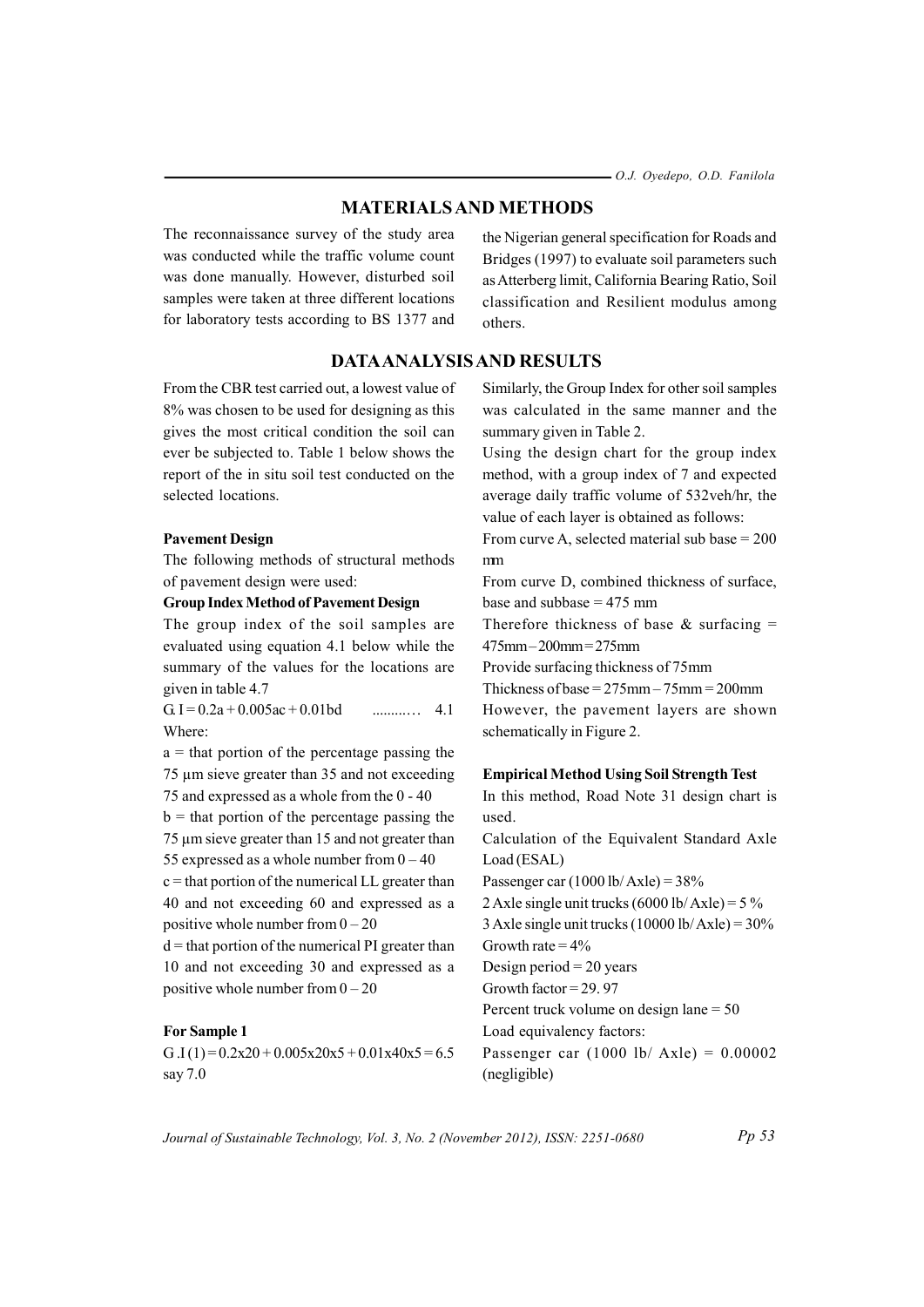| Table 1: Report of In Situ Soil Test Carried Out | <b>Base Course</b><br>Pavement Layer<br>Sub Base<br>Subgrade | <b>Modulus</b><br>Resilient<br>N/mm2<br>unSoaked<br>$\mathrm{CBR}\,(^\mathrm{0}\!/_\mathrm{0})$<br>$\overline{P}$<br>$\Xi$<br>passing<br>sieve<br>200<br>$\mathcal{S}_{\bullet}$<br><b>Modulus</b><br>Resilient<br>N/mm2<br>$\mathrm{CBR}\,(^\mathrm{0}\!/_\mathrm{0})$<br>Soaked<br>E<br>$\mathbf{r}$<br>$\%$ passing<br>sieve 200<br><b>Modulus</b><br>Resilient<br>N/mm2<br>CBR $(^{9}/_{0})$<br>Soaked | 106,000<br>105,000<br>102,000<br>$68\,$<br>$70\,$<br>$\overline{7}$<br>$\overline{\mathfrak{L}}$<br>$\overline{4}$<br>$\equiv$<br>18<br>27<br><b>ភ</b> <del>ភ</del> ន<br>33,000<br>28,500<br>54,000<br>22<br>36<br>$\infty$ $\sim$ $\infty$<br>282<br>383<br>13,500<br>12,000<br>19,500<br>13<br>${}^{\circ}$<br>$\circ$<br>$\circ$<br>$\bullet$ | Table 2: Summary of Group Index values for the selected locations | Remarks<br>$\overline{G}$<br>Sample | Fair soil<br>Γ | Fair soil<br>Γ<br>N | Fair soil<br>$\overline{C}$<br>3 | Surfacing | $200$ mm<br>75 <sub>mm</sub> |
|--------------------------------------------------|--------------------------------------------------------------|------------------------------------------------------------------------------------------------------------------------------------------------------------------------------------------------------------------------------------------------------------------------------------------------------------------------------------------------------------------------------------------------------------|--------------------------------------------------------------------------------------------------------------------------------------------------------------------------------------------------------------------------------------------------------------------------------------------------------------------------------------------------|-------------------------------------------------------------------|-------------------------------------|----------------|---------------------|----------------------------------|-----------|------------------------------|
|                                                  |                                                              |                                                                                                                                                                                                                                                                                                                                                                                                            |                                                                                                                                                                                                                                                                                                                                                  |                                                                   |                                     |                |                     |                                  |           | <b>N.G.L</b>                 |
|                                                  |                                                              | $\mathbf{H}$                                                                                                                                                                                                                                                                                                                                                                                               |                                                                                                                                                                                                                                                                                                                                                  |                                                                   |                                     |                |                     |                                  |           |                              |
|                                                  |                                                              | passing<br>sieve<br>200<br>$\frac{5}{6}$                                                                                                                                                                                                                                                                                                                                                                   | $\overline{15}$<br>$\approx$ $\approx$                                                                                                                                                                                                                                                                                                           |                                                                   |                                     |                |                     |                                  |           |                              |
|                                                  | Location                                                     |                                                                                                                                                                                                                                                                                                                                                                                                            | $\sim$ $\sim$                                                                                                                                                                                                                                                                                                                                    |                                                                   |                                     |                |                     |                                  |           |                              |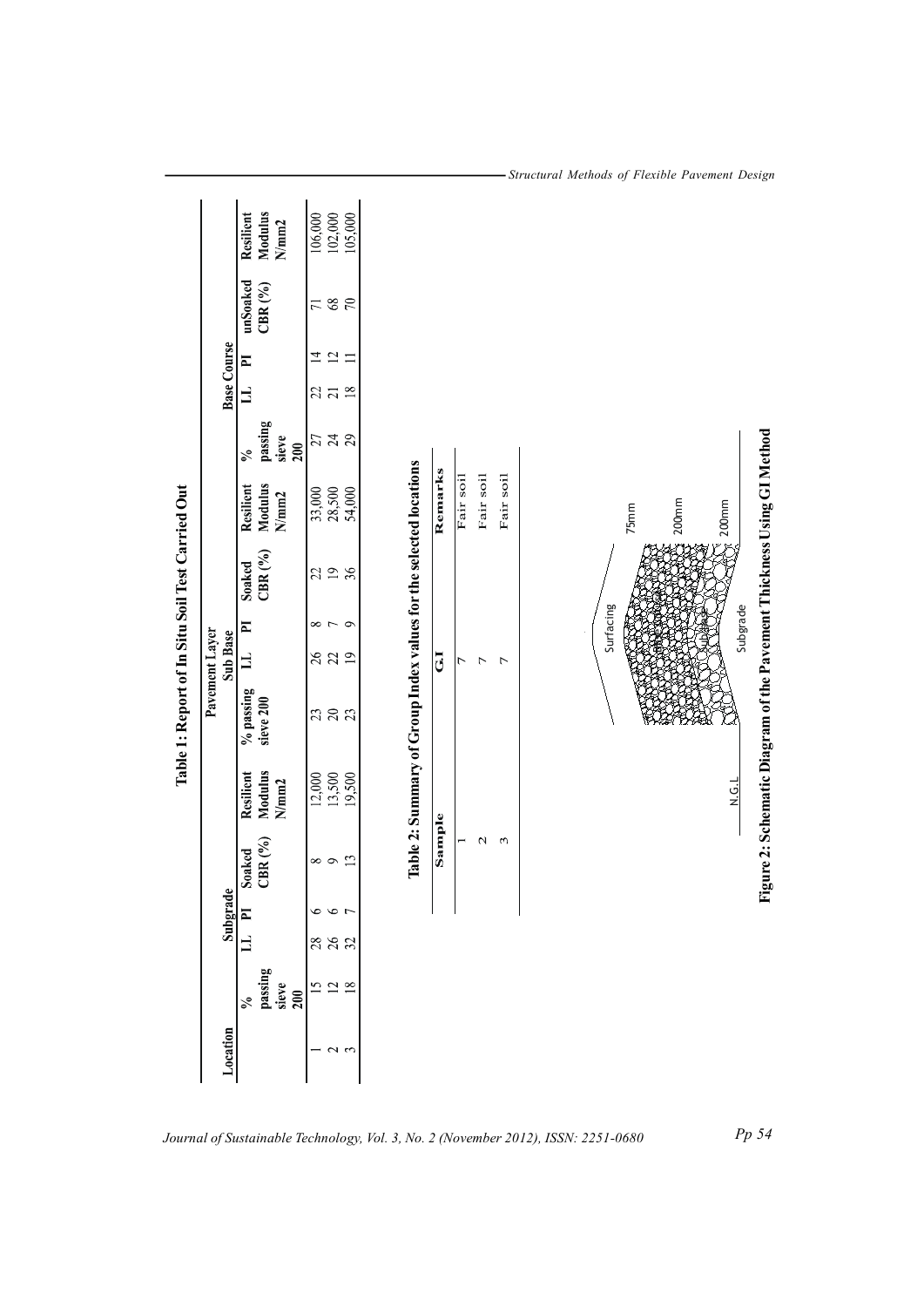2 Axle single unit trucks  $(6000 \text{ lb/Axle}) = 0.01043$ 3 Axle single unit trucks  $(10000 \text{ lb/Axle}) = 0.0877$ 4 Axle single unit trucks  $(14000 \text{ lb/Axle}) = 0.360$ The ESAL for each class of vehicle is computed below

ESAL =  $f_d$  x G<sub>ii</sub> x AADT x 365 x N<sub>i</sub> x F<sub>ei</sub>

Where:

 $ESAL =$  equivalent accumulated 18000 lb axle load for truck category i

 $AADT$  = first year annual average daily traffic or vehicles in truck category i

 $F_{n}$  = truck factor for vehicles in truck category i  $G_i$  = growth factor for a given growth rate j and design period t

 $f_a$  = design lane factor

2 axle single unit truck = 0.50 x 29.78 x 3190 x 0.05  $x 365 x 2 x 0.01043 = 0.018 x 10^6$ 

3 axle single unit truck =  $0.50 \times 29.78 \times 3190 \times 0.3$  $x 365 x 3 x 0.0877 = 1.37 x 10^6$ 

Total ESAL =  $1.39 \times 10^6$ 

For the purpose of design, the CBR value of 8% is used as this value is the most critical value of the soil strength.

Using Road Note 31 design chart, the pavement thickness obtained are:

Sub base thickness =  $150$  mm

Base thickness  $= 150$  mm

Bituminous surfacing thickness  $=$  50 mm

Total payment thickness =  $350$  mm

However, the pavement layers are shown schematically in Figure 3.

### Mechanistic-Empirical Design Method (AASHTO Design Method)

The main engineering property required for the subgrade is its resilient modulus, which gives the resilient characteristics of the soil when it is repeatedly loaded with an axial load. The recommended levels of reliability, standard deviation and structural layer coefficient ranges are as given in table 3.0.

AASHTO gives the conversion factor; M. (N/  $mm^2$ =1500CBR

Resilient modulus of asphaltic concrete =  $450,000$  $(N/mm<sup>2</sup>)$ 

CBR value of the base course material =  $100$ . M  $= 31000$  (N/mm<sup>2</sup>)

CBR value of the subbase course material =  $22$ ,

 $M_r = 13500 (N/mm^2)$ 

CBR value of the subgrade material  $= 8$ 

M<sub>r</sub> of subgrade =  $8 \times 1500 = 12000 \text{ N/mm}^2$ 

Reliability level  $(R) = 99\%$ 

Standard deviation  $(So) = 0.49$ 

Initial serviceability index  $Pi = 4.5$ Terminal serviceability index =  $2.5$ 

 $PSI = 45 \square 5 = 2$ 



Figure 3: Schematic Diagram of the Pavement Thickness Using CBR Method

Journal of Sustainable Technology, Vol. 3, No. 2 (November 2012), ISSN: 2251-0680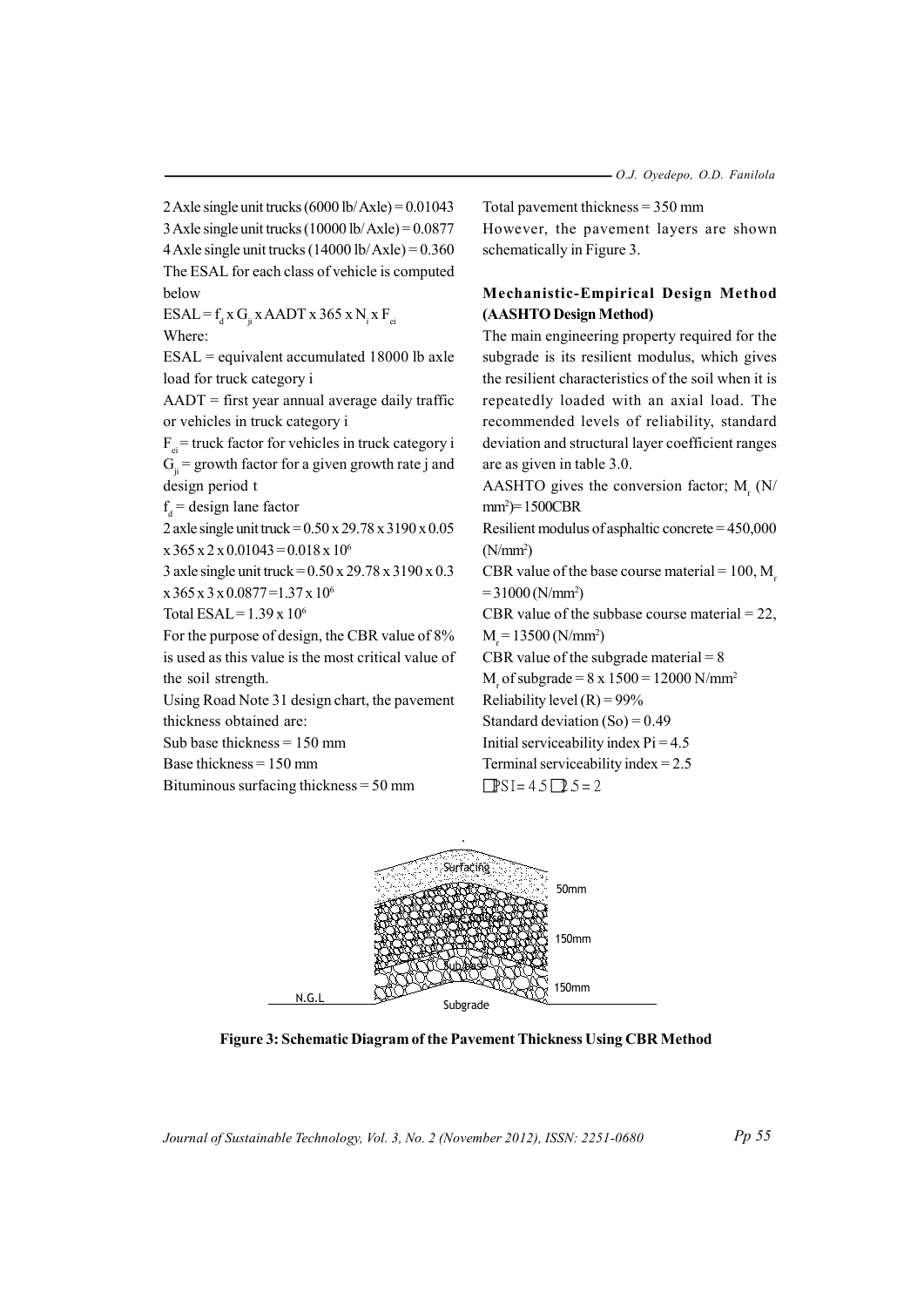Table 3: Suggested Levels of Reliability, Standard Deviation and Structural Layer Coefficient for **Various Functional Classifications** 

| Recommended level of reliability |       |      |       |      |          | Standard Deviation, |                    | Structural Layer Coefficient |                         |                   |
|----------------------------------|-------|------|-------|------|----------|---------------------|--------------------|------------------------------|-------------------------|-------------------|
| <b>Functional Classification</b> | Urban |      | Rural |      | Flexible | pavements           | Rigid<br>pavements | a1<br>Surface<br>Course      | a2<br>Untreated<br>Base | a3<br>Sub<br>base |
| Interstate and other freeways    | 85    | 99-9 | 80    | 99-9 | $.40-.5$ |                     | $.30 - .40$        | .17-.45                      | $.05 - 18$              | $.05$ $.14$       |
| Other principal arterials        | 80    | 99   | 75    | -95  |          |                     |                    |                              |                         |                   |
| Collectors                       | 80    | 95   | 75    | - 95 |          |                     |                    |                              |                         |                   |
| Local                            | 50    | 80   | 50    | 80   |          |                     |                    |                              |                         |                   |

#### Source: AASHTO Guide of Pavement Structures, Washington, D.C.(1993)

The basic design equation is given as; Log (W<sub>12</sub>)=Z<sub>p</sub>.S<sub>o</sub> + 9.36.log(SN+1) – 0.20 +  $\frac{\log(\Delta PSI)/(4.2-1.5)}{0.4+1094/(SN+1)^{5.19}} + 2.32 \log(MR) - 8.07$ 

Where:

 $W18$  = accumulated 18,000 psi equivalent single axle load for the design period  $ZR =$  reliability factor  $SO =$  standard deviation  $SN =$  structural number  $PSI = initial PSI - terminal PSI$  $M_{\nu}$  = subgrade resilient modulus The value of the structural number (SN) is gotten from the nomograph When ESAL =  $2.44 \times 10^6$ , SN = 4.4

To determine the appropriate structure layer coefficient for each construction material,

- Resilient value of asphalt cement =  $\ddot{a}$ 450000 N/mm<sup>2</sup>, a<sub>1</sub> = 0.44
- CBR of the base course material =  $100$ ,  $\ddot{u}$  $a_{0} = 0.14$
- CBR of the sub base course material  $=$  $\overline{iii}$  $22, a_{3} = 0.10$

To determine the drainage coefficient m<sub>1</sub>, assume that the percentage of time pavement structure will be exposed to moisture levels approaching saturation = 30, m<sub>1</sub> = 0.80

From SN =  $a_1D_1 + a_2D_2m_2 + a_3D_3m_3$ ,

the SN value of 4.40 is used to obtain the several values of  $D_1$ ,  $D_2$  and  $D_3$ 

To determine the SN above the subgrade, Using the appropriate value of  $M<sub>r</sub>$  in the nomograph,  $SN_1 = 4.4$  and  $SN_2 = 3.8$ 

M<sub>r</sub> for base course =  $31,000$  N/mm<sup>2</sup>

Using this value in the nomograph,  $SN_1 = 2.6$ giving,

$$
D_1 = \frac{2.6}{0.44} = 5.9 \text{ in } (147.5 \text{ mm})
$$

Using  $6$  in  $(150 \text{ mm})$  for the thickness of the surface course,

$$
D_1 = 6 \text{ in } (150 \text{ mm})
$$
  
\n
$$
SN_1 = a_1D_1 = 0.44 \times 6 = 2.64
$$
  
\n
$$
D_2 e^{y} = \frac{SN2 - SN1}{a2 m2} e^{y} = \frac{3.8 - 2.64}{0.14 - 0.8} e^{y} = 10.36 \text{ in } = 259 \text{ mm}
$$
  
\n
$$
12 \text{ in } (300 \text{ mm}) \text{ is used}
$$
  
\n
$$
SN_2 = 0.14 \times 0.8 \times 12 + 2.64 = 1.34 + 2.64
$$

Journal of Sustainable Technology, Vol. 3, No. 2 (November 2012), ISSN: 2251-0680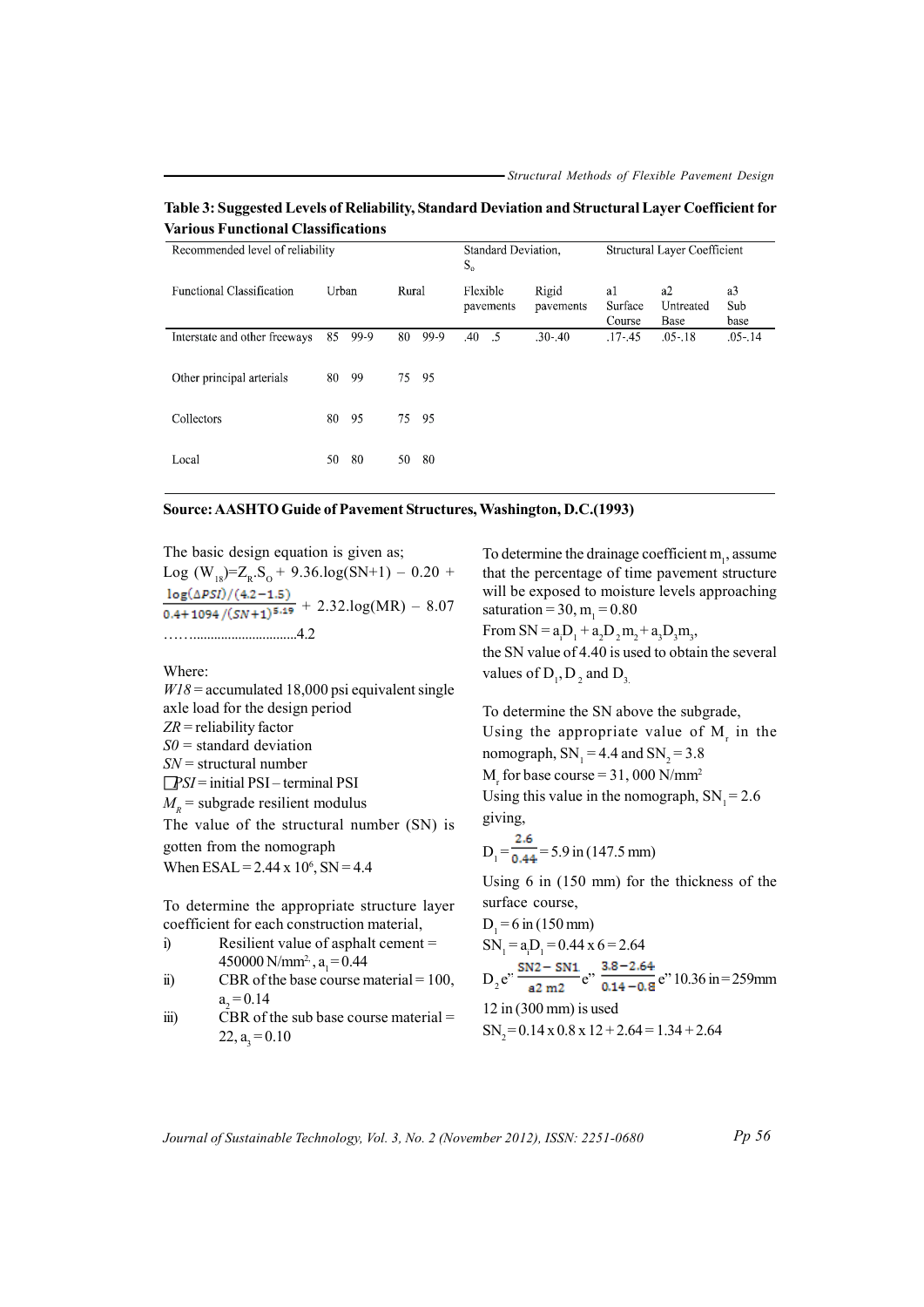- O.J. Oyedepo, O.D. Fanilola

$$
D_3 = \frac{SN3 - SN2}{a3m3} = 4.4 - \frac{(2.64 + 1.34)}{0.1 \times 0.8} = 5.25 \text{ in}
$$
  
(131.25 mm)

 $6$  in (150 mm) is used

 $SN_3 = 2.64 + 1.34 + 6 \times 0.8 \times 0.1 = 4.46$ 

The pavement will therefore consist of 150 mm asphalt concrete surface, 300 mm base course, and 150 mm sub base. However, the pavement layers are shown schematically in Figure 4.

## **Cost Estimate for 1km Length of Road Using** the Prevailing Rate in Ondo State

### **For Design Method Using GI**

Asphalt Thickness =  $75$ mm; Lateritic Base = 200mm; Lateritic Subbase = 200mm

Volume of Asphalt for  $1 \text{km}$  length =  $0.075 \text{ x}$ . 10.3  $x 2000 = 1545$  tonnes

Volume of Lateritic Base =  $0.2 \times 1000 \times 10.3$  =  $2060m<sup>3</sup>$ 

Volume of Lateritic Subbase =  $0.2 \times 1000 \times 10.3$  =  $2060m<sup>3</sup>$ 

Cost of Asphaltic surface = 1545 tonnes  $\omega$  $N25,000/tonnes = N38,625,000.00$ 

Cost of Stone Base =  $2060m^3$  @ N1500/tones = N3,090,000.00

|                          | Cost of Lateritic Subbase = $2060m^3 \omega N1350$ |
|--------------------------|----------------------------------------------------|
| tonnes = $N2,781,000.00$ |                                                    |
| Total                    | N44,496,000.00                                     |
| Add 10% wastage          | N4,449,600.00                                      |
| Total Cost               | N48.945.600.00                                     |
|                          | Similarly, the cost of construction for the other  |

two design methods were determined in the same manner and shown in table 4.0 below.

#### **Remark:**

The total construction cost obtained is base on the prevailing rate in the study area and for relatively flat terrain; excavation in rock and road infrastructure such may increase the amount in relative proportion. Also, the construction cost using CBR method is most economical while AASHTO design method gives the highest value. However, only AASHTO design method takes into account the stress-strain which the soil is subjected to, a major factor contributing to pavement distress. Thus, the overall maintenance cost is reduced if pavement thickness obtained using AASHTO design method is used.

#### Table 4: Cost Analysis of the Various Methods of Structural Design

| <b>Pavement Layer</b> | <b>Material</b> | <b>Design Method</b> / |            |               | <b>Design Method/Construction</b> |            |               |  |
|-----------------------|-----------------|------------------------|------------|---------------|-----------------------------------|------------|---------------|--|
|                       |                 | Thickness(mm)          |            |               | Cost $\mathbb{N} \times 10^6$     |            |               |  |
|                       |                 | GI                     | <b>CBR</b> | <b>AASHTO</b> | GI                                | <b>CBR</b> | <b>AASHTO</b> |  |
| Surfacing             | Asphalt         | 75                     | 50         | 150           | 38.63                             | 25.75      | 77.25         |  |
| <b>Base Course</b>    | Stone base      | 200                    | 150        | 150           | 3.09                              | 2.32       | 2.32          |  |
| Subbase               | Laterite        | 200                    | 150        | 150           | 2.79                              | 2.09       | 2.09          |  |
| Total                 |                 |                        |            |               | 44.50                             | 30.15      | 81.65         |  |
| Add 10% Wastage       |                 |                        |            |               | 4.45                              | 3.02       | 8.17          |  |
| <b>Total Cost</b>     |                 |                        |            |               | 48.95                             | 33.17      | 89.82         |  |